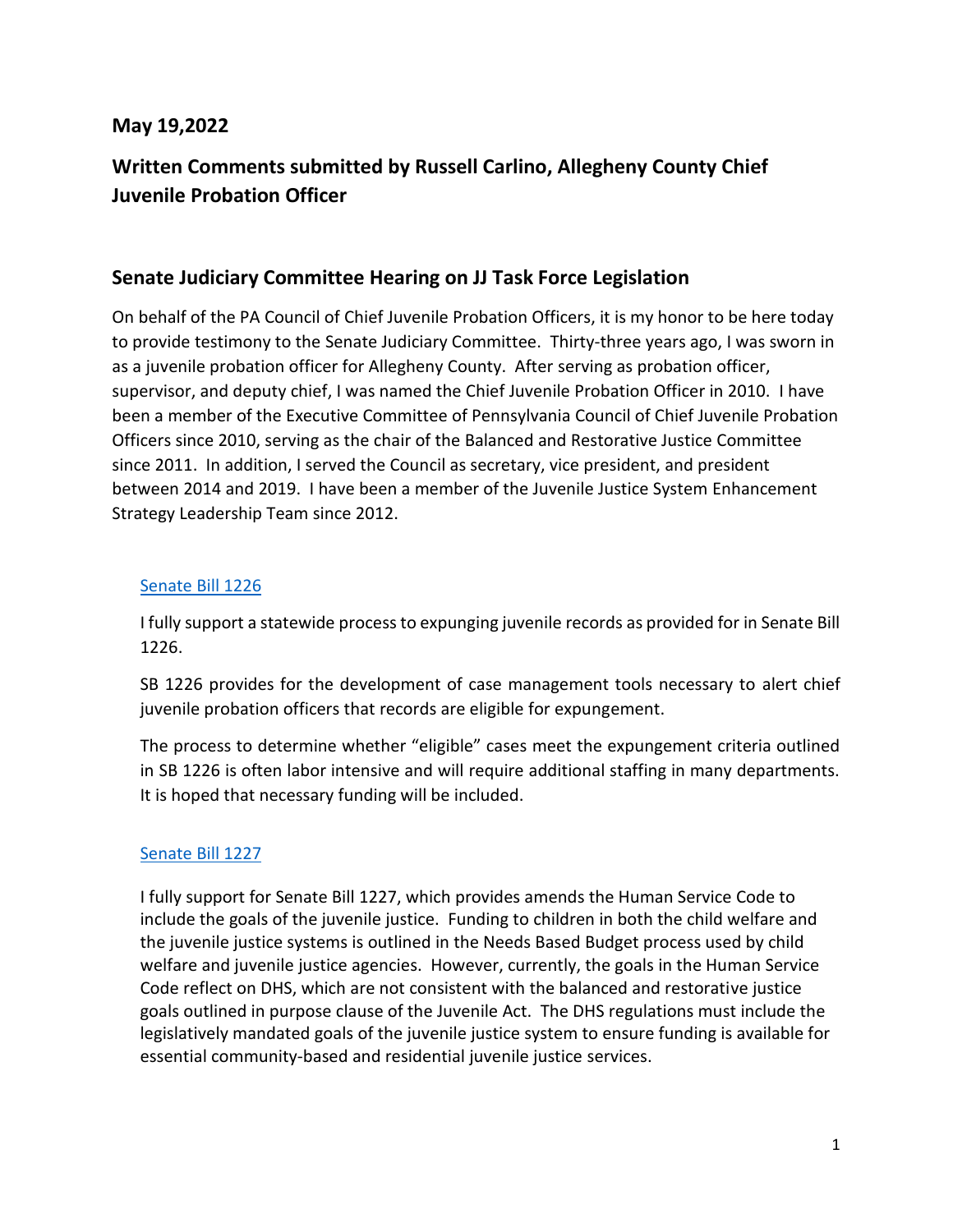#### [Senate Bill 1228](https://gcc02.safelinks.protection.outlook.com/?url=https%3A%2F%2Fwww.legis.state.pa.us%2FCFDOCS%2FLegis%2FPN%2FPublic%2FbtCheck.cfm%3FtxtType%3DPDF%26sessYr%3D2021%26sessInd%3D0%26billBody%3DS%26billTyp%3DB%26billNbr%3D1228%26pn%3D1640&data=05%7C01%7Crcarlino%40alleghenycourts.us%7C1b6b7150dfba4a2d1fa408da343589b0%7C3cabe054d40a4e65a310650b0035177f%7C0%7C0%7C637879701821490419%7CUnknown%7CTWFpbGZsb3d8eyJWIjoiMC4wLjAwMDAiLCJQIjoiV2luMzIiLCJBTiI6Ik1haWwiLCJXVCI6Mn0%3D%7C3000%7C%7C%7C&sdata=iSSb4ju%2FUZiH8hpY4%2BJWz6pcfdWxLyl%2BiNd8SP8yTMg%3D&reserved=0)

I fully support Senate Bill 1228 which provides for disposition review hearings every three months for the purpose of ensuring a juvenile committed to out-of-home placement is receiving necessary services and treatment and that the terms and conditions of the disposition are being met. It has been the practice for many years in Allegheny Juvenile Court to routinely conduct three-month review hearings. Implementation of evidence-based practices during the last decade has resulted in steadily decreasing numbers of juveniles being committed to residential placements. Those that are placed outside the home typically have complex issues and present a significant risk to reoffend. It is important for these cases to be reviewed frequently by the court.

#### [Senate Bill 1229](https://gcc02.safelinks.protection.outlook.com/?url=https%3A%2F%2Fwww.legis.state.pa.us%2FCFDOCS%2FLegis%2FPN%2FPublic%2FbtCheck.cfm%3FtxtType%3DPDF%26sessYr%3D2021%26sessInd%3D0%26billBody%3DS%26billTyp%3DB%26billNbr%3D1229%26pn%3D1645&data=05%7C01%7Crcarlino%40alleghenycourts.us%7C1b6b7150dfba4a2d1fa408da343589b0%7C3cabe054d40a4e65a310650b0035177f%7C0%7C0%7C637879701821490419%7CUnknown%7CTWFpbGZsb3d8eyJWIjoiMC4wLjAwMDAiLCJQIjoiV2luMzIiLCJBTiI6Ik1haWwiLCJXVCI6Mn0%3D%7C3000%7C%7C%7C&sdata=tyn2XDclRKfYphgylWnwq0sUtRCgMPCTb27IypN2hXs%3D&reserved=0)

I fully support Senate Bill 1229, which amends the Human Service Code to provide for indigent defense services. Juveniles appearing before the court are required to have legal representation at all important hearings. Juveniles are presumed indigent and the waiver of counsel has been eliminated. Moreover, juveniles may not enter an admission without completing an admission colloquy with a defense attorney to be reviewed by the court. The vast majority of juvenile are represented by public defenders. It is essential that public defenders have adequate funding to ensure the provide quality legal representation. Pennsylvania is the only state not currently providing funding for indigent juvenile defense services.

#### **Pennsylvania Council of Chief Juvenile Probation Officers**

The Pennsylvania Council of Chief Juvenile Probation Officers was established in 1967 to address concerns and issues specific to the juvenile justice system. Minutes from the first meeting indicate that the Council's purpose "is to collectively take a position relative to the services to delinquent children, standards, training, professional status, research and salaries." For over 50 years, Council has been actively involved in promoting legislation, services, and best practices to continuously improve Pennsylvania's juvenile justice system.

Since its inception, the Council has worked closely with the Juvenile Court Judges' Commission (JCJC), Pennsylvania Commission on Crime and Delinquency (PCCD), the Pennsylvania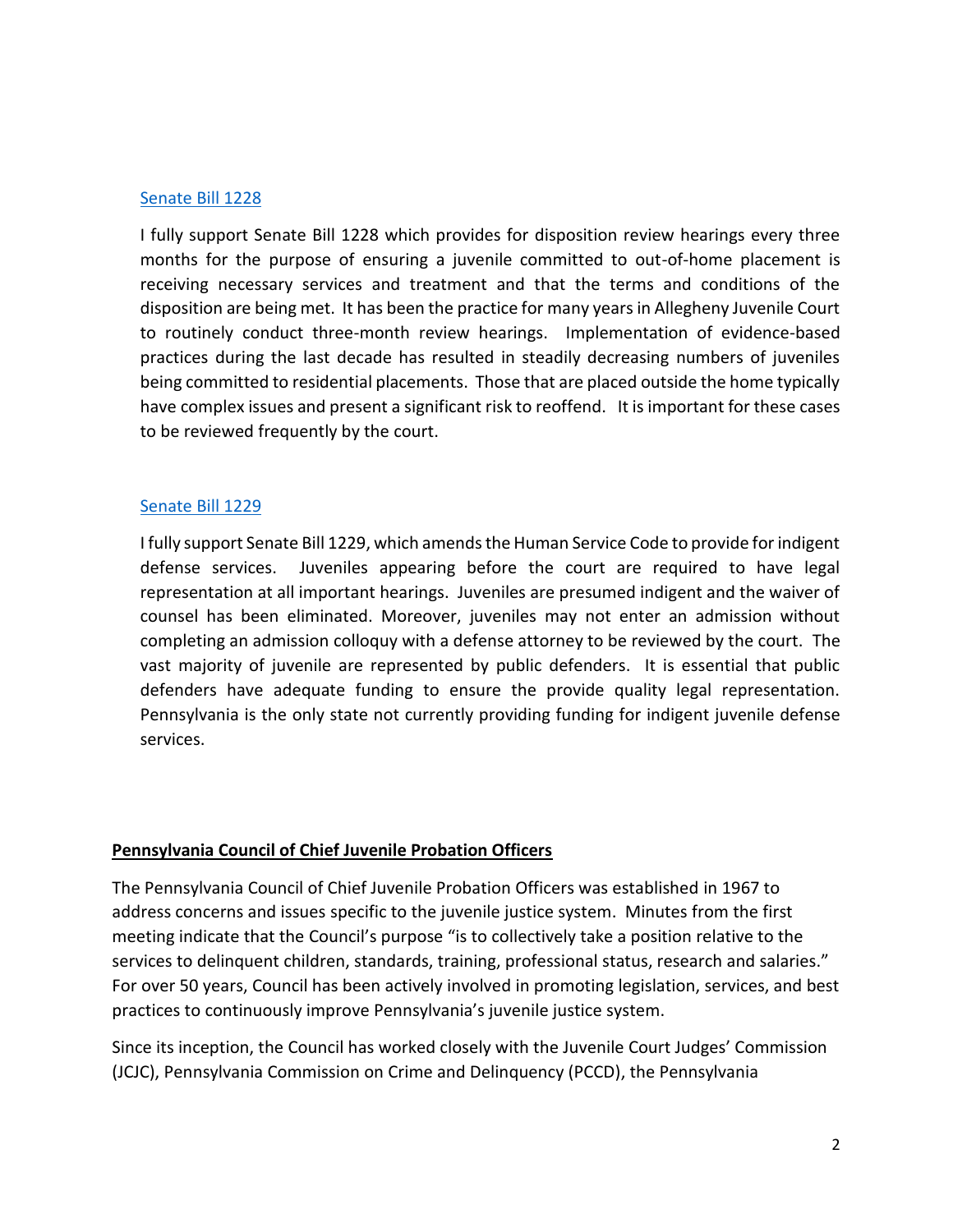Department of Human Services (DHS), and our vast network of service providers. Together, we have developed a juvenile justice system recognized as one of the best in the nation.

### **Balanced and Restorative Justice**

During the last twenty-five years, Pennsylvania's juvenile justice system has been guided by its Balanced and Restorative Justice (BARJ) mission. With crime and delinquency at record high levels in throughout the nation in the early 1990s, Pennsylvania responded with Act 33 of the Special Crime Session of 1995. Specifically, Act 33 of Sp. Sess. No. 1 In 1995 amended the purpose clause of the Juvenile Act to establish the following mission for Pennsylvania's juvenile justice system:

"Consistent with the protection of the public interest, to provide for children committing delinquent acts programs of supervision, care and rehabilitation which provide balanced attention to the protection of the community, the imposition of accountability for offenses committed and the development of competencies to enable children to become responsible and productive members of the community."

While this statutory mission, in effect since March 1996, is rooted in the philosophy of restorative justice, which emphasizes offender accountability and responsibility in repairing the harm caused to crime victims and communities, the language specifically mandates "balanced" attention to the crime victim, the community, and the offender.

For over twenty-five years, Pennsylvania has endeavored to clarify and attain the three goals Balanced and Restorative Justice (BARJ):

1. To protect the community. The public has a right to a safe and secure community. Community members and organizations can take an active role in juvenile crime prevention and intervention efforts through partnerships with juvenile justice practitioners. Schools, employers, and other community groups can offer opportunities to youth so that their time in the community is structured around education, community-valued work, and service. Through these joint endeavors, the community works to reintegrate youth. In addition, there is a wide range of supervision and control options to reduce a youth's risk of committing additional illegal acts.

2. To hold youth accountable for offenses committed. Delinquent youth incur obligations to their victims and the communities they harmed. Victims and communities assume active roles in defining the harm and the appropriate response. Youth exhibit true accountability by learning about and acknowledging the harm they caused, and actively assuming and fulfilling their responsibilities by making reparation, paying restitution, and participating in constructive activities and services that benefit the community. Courts and communities support, facilitate, and enforce reparative agreements.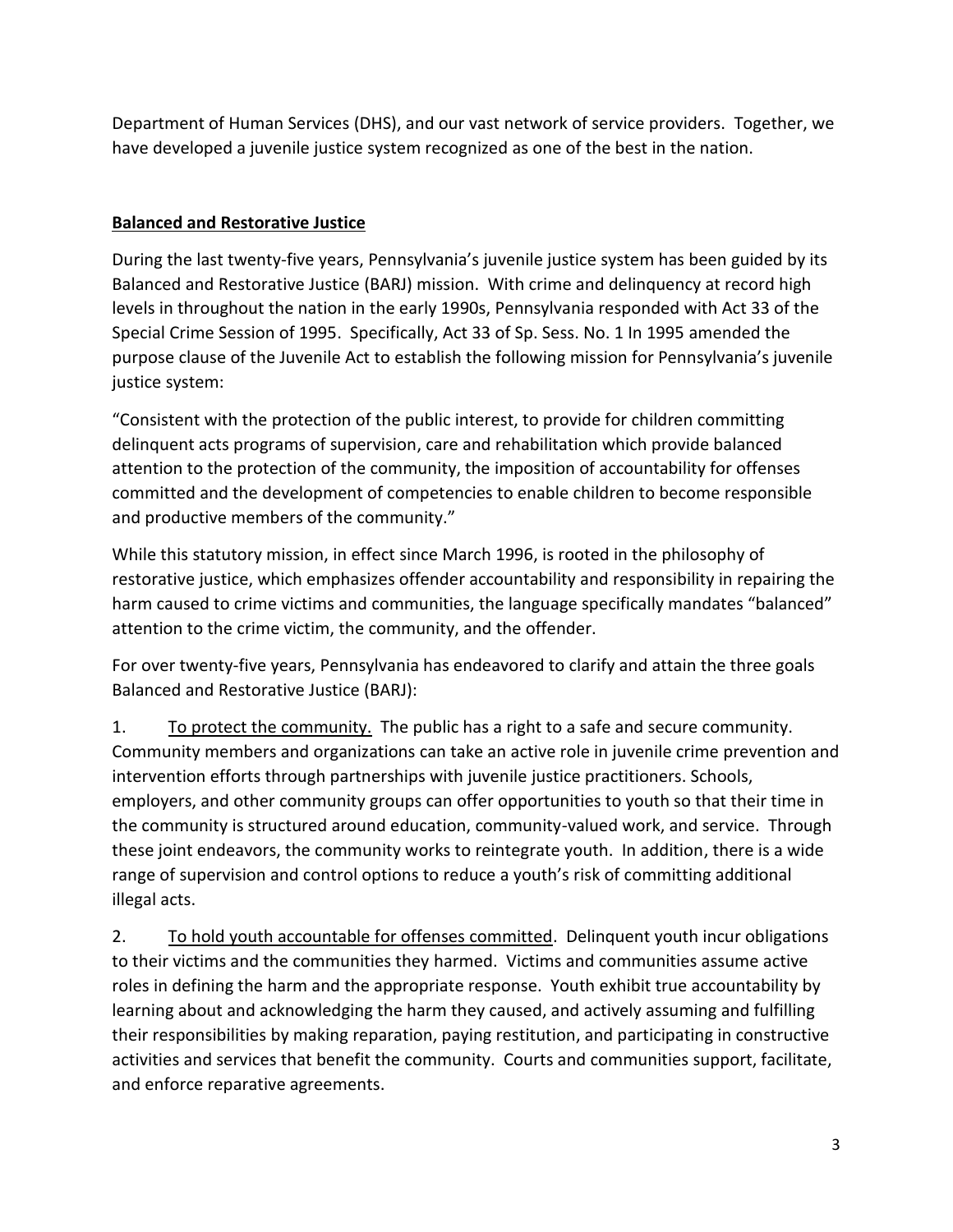3. To assist youth in developing competencies. Youth should leave the juvenile justice system more capable of being productive and responsible members of their communities. Priority is attached to activities that build skills, strengthen relationships with law-abiding, prosocial adults, and offer opportunities to contribute to the community. These activities build on youths' strengths and allow them to practice and demonstrate law-abiding and productive behavior.

## **Juvenile Justice System Enhancement Strategy (JJSES)-- Achieving Our Balanced and Restorative Justice Mission Through Evidence-Based Policy and Practice**

At the June 2010 annual strategic planning meeting, the Executive Committee of the Pennsylvania Council of Chief Juvenile Probation Officers and Juvenile Court Judges' Commission (JCJC) agreed to develop the Juvenile Justice System Enhancement Strategy (JJSES), a comprehensive initiative to formulate and implement evidence-based policies and practices. Shortly thereafter, the JJSES Statement of Purpose was developed to layout the vision:

## JJSES Statement of Purpose

We dedicate ourselves to working in partnership to enhance the capacity of Pennsylvania's juvenile justice system to achieve its balanced and restorative justice mission by

- employing evidence-based practices, with fidelity, at every stage of the juvenile justice process;
- collecting and analyzing the data necessary to measure the results of these effort and with this knowledge,
- striving to continuously improve the quality or our decisions, services, and programs.

The Statement of Purpose was followed by the April 2012 monograph titled Pennsylvania's Juvenile Justice System Enhancement Strategy—Achieving Our Balanced and Restorative Justice Mission Through Evidenced-Based Policy and Practice. The monograph outlines a four stage framework for implementation: Readiness, Initiation, Behavioral Change, and Refinement. The monograph has become a strategic model for other jurisdictions.

In November 2015, a second monograph was released titled Advancing Balanced and Restorative Justice through Pennsylvania's Juvenile Justice Enhancement Strategy, highlighting the interrelationship between JJSES and BARJ.

Over the last dozen years the juvenile justice system has been retraining and retooling to incorporate evidence-based practices. Research and practice are interwoven as never before. Concepts and practices—such as criminogenic needs, static risk, dynamic risk, responsivity, motivational interviewing, graduated responses, among others—that were vague or unknown a few years ago are now part of our everyday vernacular. The JJSES has fundamentally altered the operation of Pennsylvania's juvenile justice system, but our sights remain firmly fixed on the BARJ goals.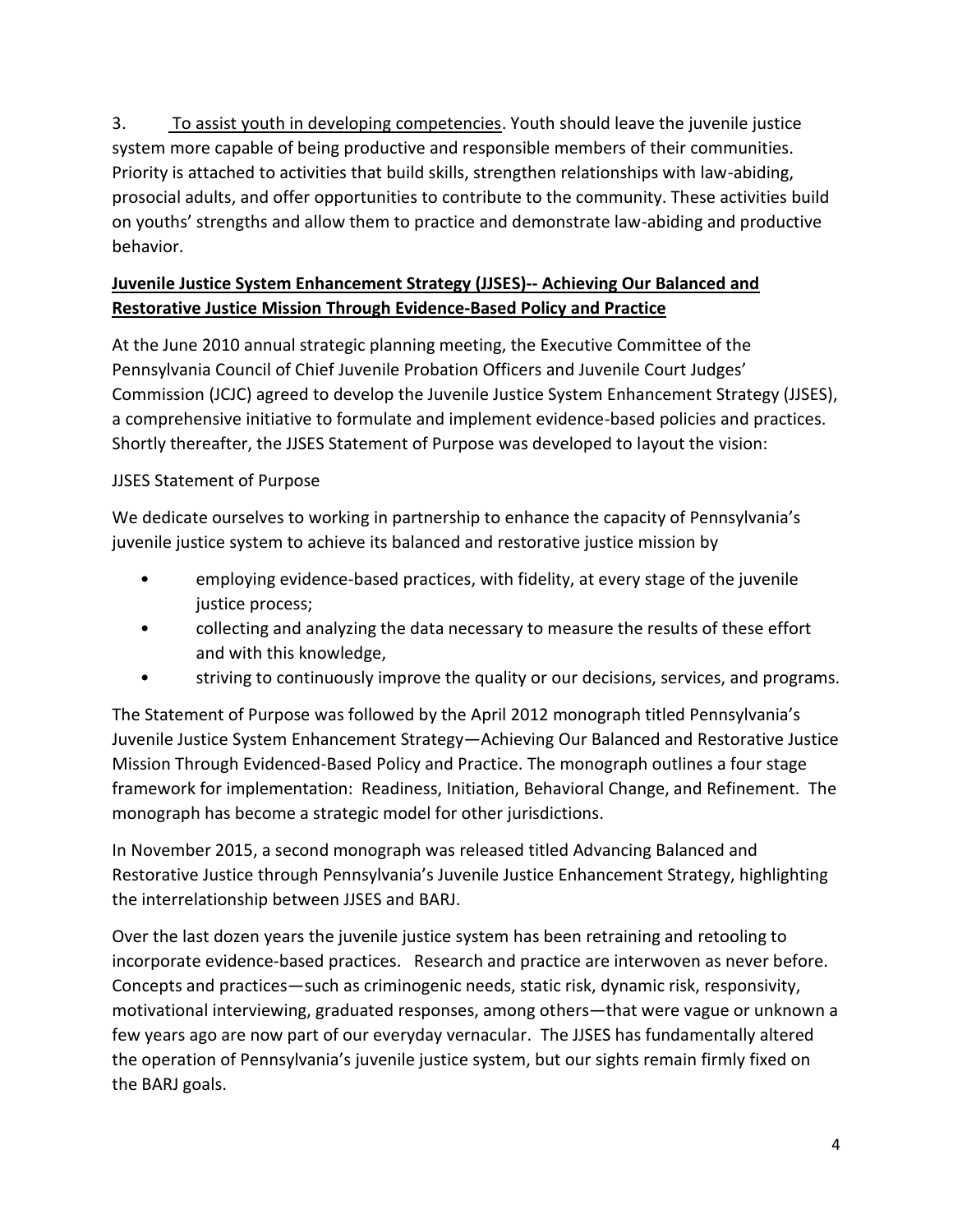The JJSES does not supplant our BARJ mission but bolsters it. In 2012, Act 42 amended the purpose clause of the Juvenile Act to require "employing evidenced-based practices whenever possible" in the pursuit of balanced and restorative justice goals. The success of our JJSES is not measured by the number of counties using actuarial assessment instruments, graduated responses, or cognitive-behavioral interventions; rather, the success of the JJSES is measured by how it how it improves our ability to achieve the goals or balanced and restorative justice.

### **Melding BARJ and JJSES To Improve PA's Juvenile Justice System**

During the past several years, the Chief's Council, JCJC, and PCCD have worked jointly to develop a Strategic Planning that has further clarified the work of Pennsylvania's juvenile justice system. This strategic plan reflects the successful merging of BARJ and JJSES goals in Pennsylvania's juvenile justice system.

The mission statement of our juvenile justice system: To support and enhance the values, principles, and programs that advance the goals of Balanced and Restorative Justice while employing evidence-based practices whenever possible.

Goals of Pennsylvania's Juvenile Justice System:

#### BARJ Goals:

- 1. Community Protection
- 2. Accountability
- 3. Competency Development

#### JJSES Goals:

- 4. Evidence-Based Practices
- 5. Data-Driven Decision Making
- 6. Professional Development

JCJC and the Chief's Council have developed a Pennsylvania juvenile justice strategic plan dashboard, displaying the objectives, activities, and measures of the various Chief Council Committees and JCJC Workgroups currently assembled and illustrates how their work contributes to the mission and goals of Pennsylvania's juvenile justice system. In addition, this public facing dashboard displays important data regarding system outcomes and trends.

This strategic plan illustrates our ongoing and unwavering commitment to attaining the goals of BARJ while employing evidence-based practices at every stage in the process.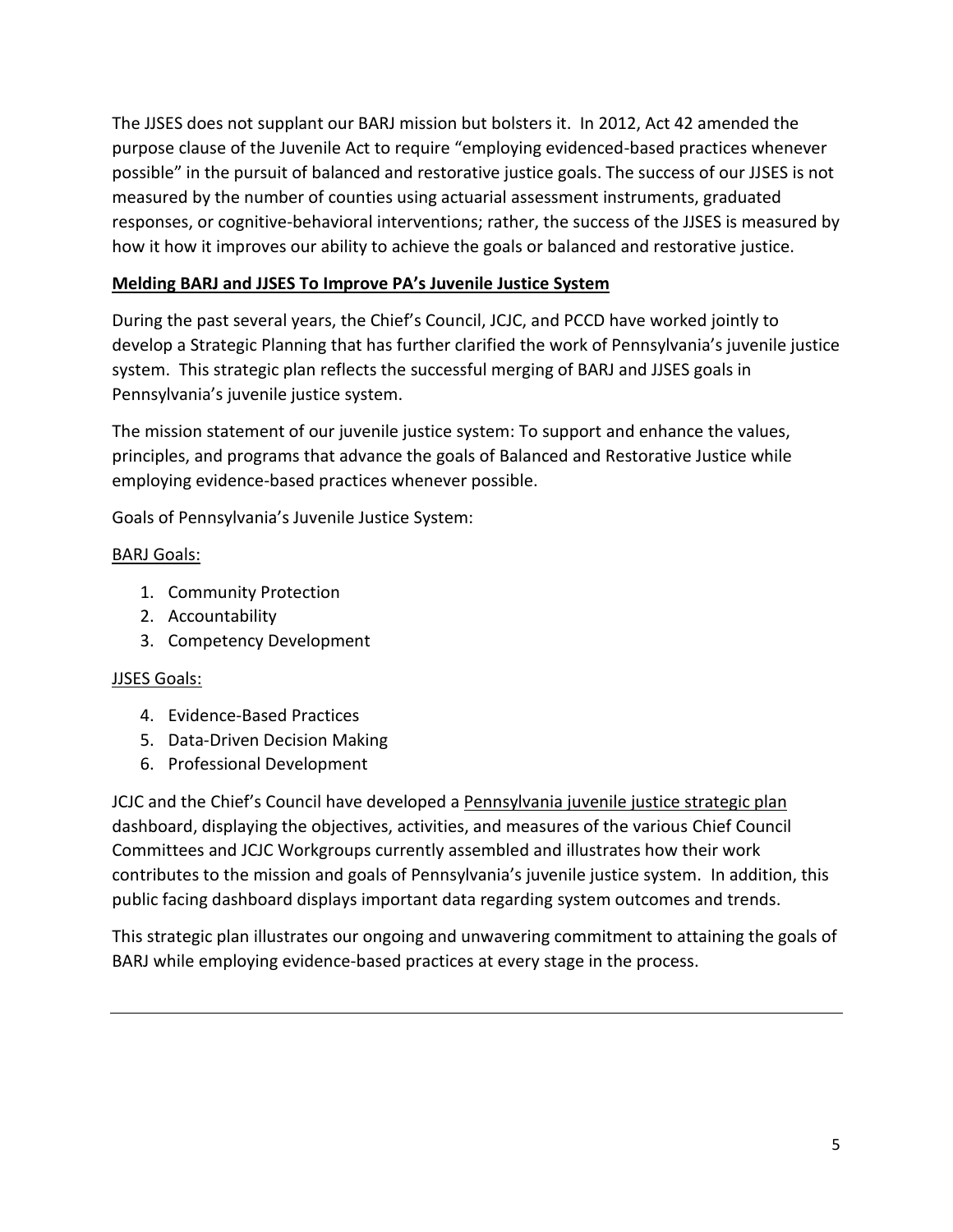### **PA Juvenile Justice Delinquency Trends During the last 10 Years:**

Guided by our Balanced and Restorative Justice Mission and bolstered by our System Enhancement Strategy (JJSES), we have produced outcomes that distinguish our system as a model for other states. During the last ten years, we have implemented an array of evidencebased policies, practices, and intervention to improve outcomes. The results have been impressive as indicated by data compiled by JCJC:

- Residential placements declined by 76.7% from 2009 2020
- Placements as a percent of dispositions decreased 40% from 2009 to 2020 (8.5% to 5.1%)
- Secure Detention admissions declined by 75.7% from 2009-2020
- Total PA juvenile delinquency expenditures declined by 51.2% (164,623,642) from FY 08-09 through FY 19-20. Between FY 18-19 and FY 19-20, expenditures decreased approximately 29.1 million
- Total juvenile delinquency days of care declined by 71.2% from FY 08-09 through FY 19-20.
- Recidivism For those whose case was closed in 2015-2016, the recidivism rate was 18.5% and 18.4% respectively.

While we are proud of our accomplishments, we realize that much work remains. For example, we are focused on continuous quality improvement in each phase of our system and in reducing disproportionate minority representation. Another area requiring immediate attention is the lack of adequate detention beds. Through the use of evidence-based tools and practices, the system has dramatically reduced it use of secure detention during the last ten years. However, the closing of many facilities has left us with a dearth of available beds, resulting in high-risk offenders being released to the community pending their juvenile court hearings.

#### **Detention Crisis**

In August of 2021, Shuman Detention Center was closed, leaving Allegheny County with no secure detention beds. Within a few months of Shuman's closing, we were able to obtain 16 beds from thanks to our private provider network. We also entered into a contract with Jefferson County, Ohio, to use their detention center as available. We remain in desperate need of additional secure detention beds on a daily basis. On any given day, we have a number of juveniles who should be detained (some who have been ordered into secure detention by the court) but are not because of our lack of beds. These youth are subsequently placed on electronic monitoring. The lack of secure detention beds presents a public safety concern for our community. Local news outlets have done reports regarding this public safety concern after receiving complaints from local police departments and others.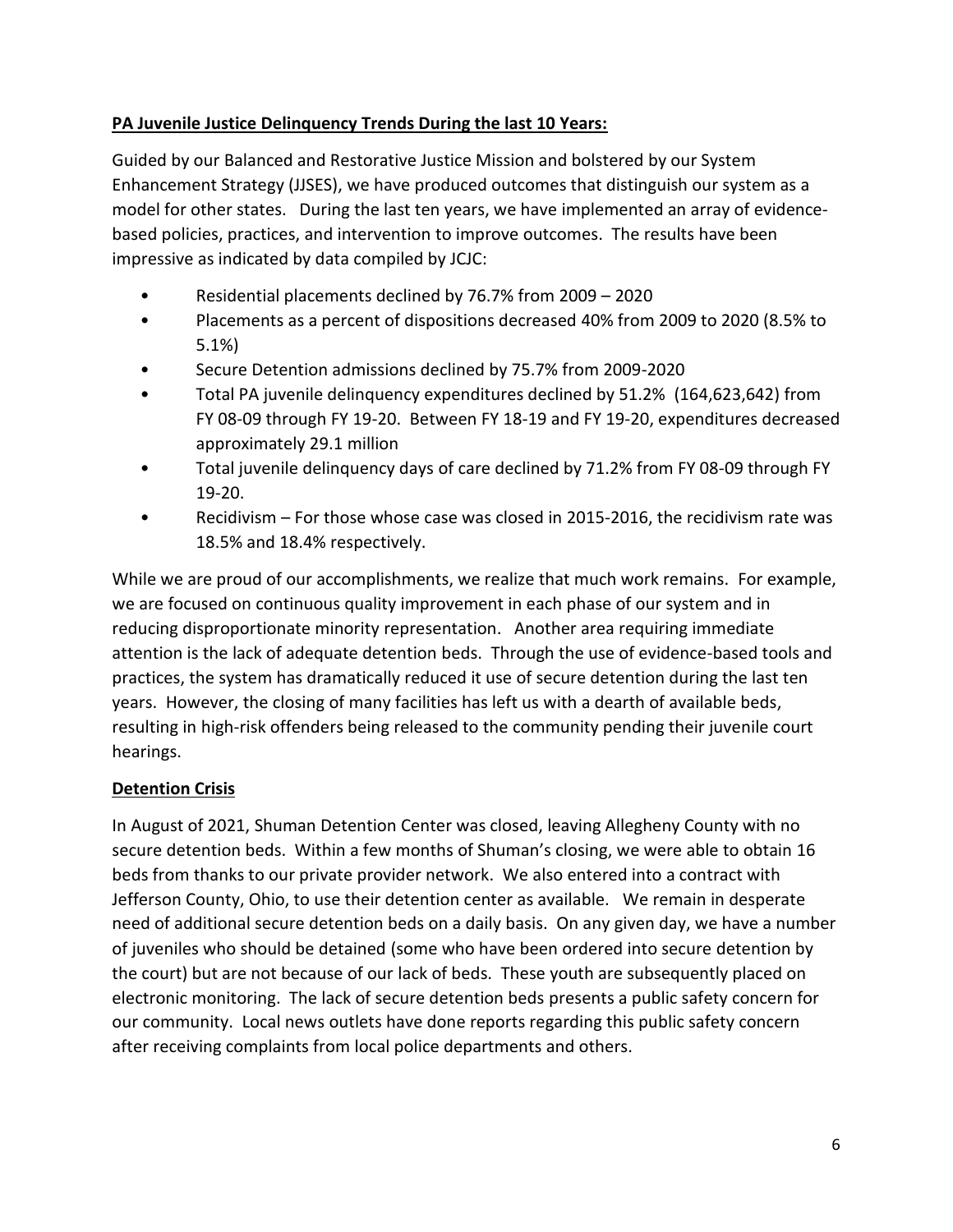Allegheny is not alone in this detention bed crisis. Many counties across the Commonwealth have been in this predicament for years, transporting youth hundreds of miles to admit a youth to secure detention.

The Juvenile Court Judges' Commission recently published a report titled *Pennsylvania Secure Detention Analysis: A Report from the Juvenile Court Judges' Commission.* 

Below are a few highlights from that report: **Access to secure detention beds is down**.

- Between 2006 and September 2021, fifteen detention facilities have ceased operations in Pennsylvania.
- As of November 15, 2021, there are only fourteen facilities providing secure detention services across the state. Some Pennsylvania counties utilize a fifteenth facility located in Jefferson, Ohio.

#### **Some juvenile probation departments are impacted by this more than others**.

- Seven of the fourteen facilities are utilized by just six counties, with limited exceptions. These six counties have access to 316 licensed detention beds, but only 281 staffed beds.
- Consequently, 61 of 67 counties must vie for beds at just seven facilities in Pennsylvania. These 61 counties have access to 188 licensed detention beds, but only 135 staffed beds.

#### **Frequently, detention beds are available, but admissions are denied.**

• Because the state's licensed detention facilities have the ability to decide which youth they accept and which departments they contract with, analyzing bed capacity figures (licensed or staffed) alone is not enough to paint a full picture of the barriers juvenile probation departments face in their attempt to access secure services.

### **The median length of stay in detention has nearly doubled, further exacerbating the availability of beds.**

- The length of time (bed days) youth spend in detention also impacts bed availability. While the number of youth admitted to facilities has decreased and several facilities have closed, the median length of stay has more than doubled, from six days in 2012 to fourteen days in 2020.
- In 2012, only 10% of detention admissions stayed longer than 30 days. In 2020, nearly one in four (24%) detention admissions stayed longer than 30 days.

## **Consequently, juvenile probation departments are traveling longer distances now to access secure detention beds compared to 10 years ago.**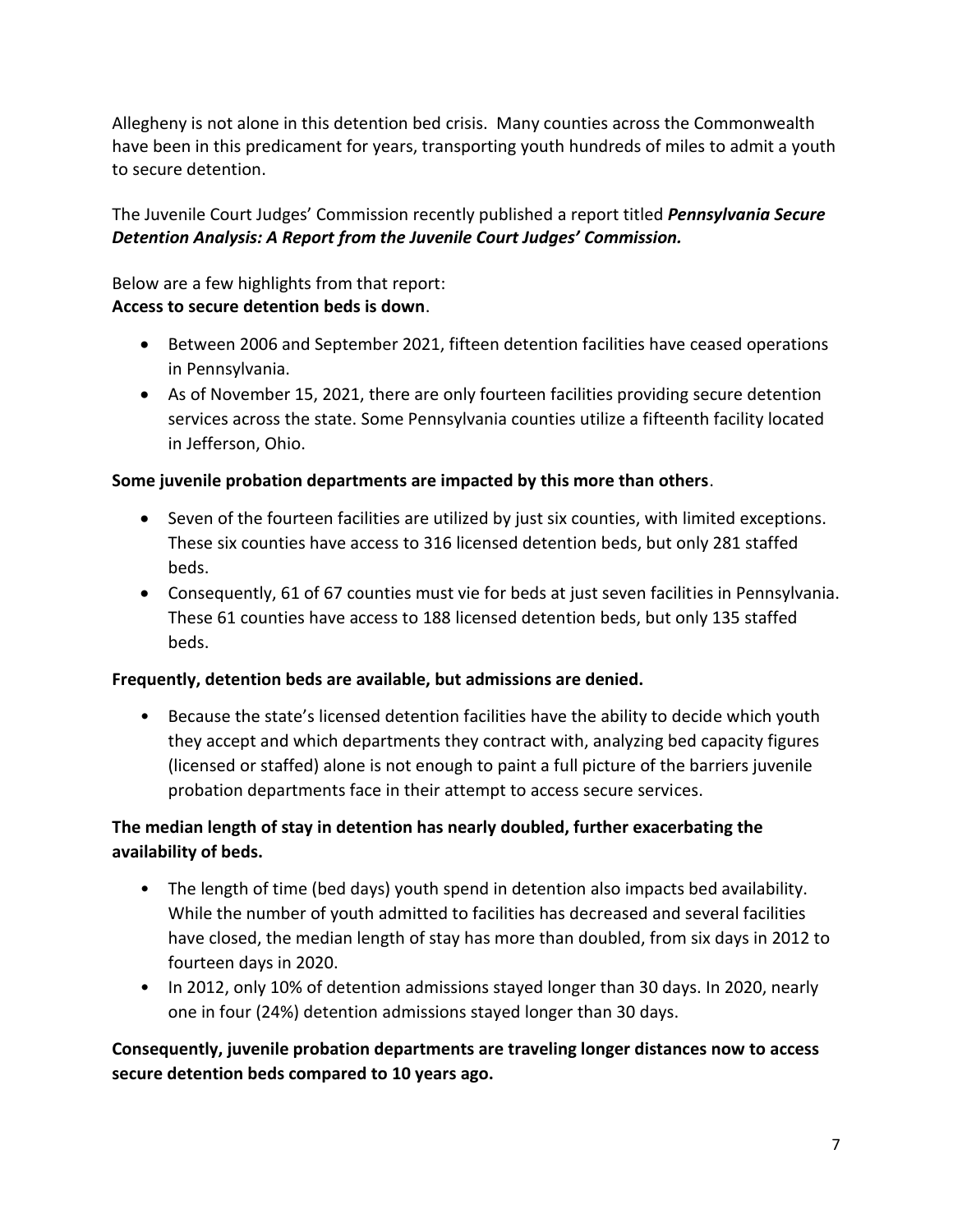- Juvenile probation departments are more likely to have to leave their county to get access to a bed.
- In 2012, 11% of detention admissions required the committing juvenile probation department to leave their county. In 2020, 14% of detention admissions required the committing juvenile probation department to leave their county. In 2021, 19% of detention admissions required the committing juvenile probation department to leave their county.
- Among juvenile probation departments without a detention facility within their county:
	- $\circ$  The median distance traveled per detention admission in 2012 was 42 miles. In both 2020 and 2021, this distance increased to 56.5 miles.
	- $\circ$  The percentage of admissions that required the probation department to travel more than 100 miles increased almost tenfold from 2012 (2% of secure detention admissions) to 2021 (19% of all secure detention admissions).

## **Collectively, these issues are putting a serious strain on juvenile probation departments. According to a recent survey completed by Chief Juvenile Probation Officers:**

- 65% reported difficulties in finding a detention bed, many of which spend several hours to a full business day (or more) to contact facilities looking for an opening.
- The average time spent to travel to a detention facility ranges anywhere from 15 minutes to 8 hours.
- On average, 2-3 staff are required to travel with the youth to the detention facility.
- At least eight juvenile probation departments have had to use facilities outside of Pennsylvania due to no beds available in state.
- Youth are most likely to be held at police departments or the juvenile probation offices while they await access to a bed.

# **Finally [and most importantly], community safety issues remain a concern.**

- Between June 2021 and October 2021, there were at least 62 instances of juvenile probation departments making a detention request that ultimately resulted in an ATD or the release of a juvenile due to the lack of available secure detention beds.
- Among those 62 cases, there have been at least 10 instances of these released youth either committing a new offense before their scheduled court hearing or failing to appear for their scheduled court hearing.

# "Interest of Justice" Cases Needing Secure Detention

Further exacerbating the detention crisis is the recent is the Juvenile Justice Reform Act (JJRA) of 2018, reauthorizing and amending the Juvenile Justice and Delinquency Prevention Act (JJDPA) enacted in 1974. Specifically, effective December 21, 2021, the amendment to the Act requires that a juvenile charged as an adult shall not be held in an adult jail or lockup nor shall they have sight or sound contact with adult inmates, unless the court finds after a hearing and in writing that it is in the *interest of justice* to do so.